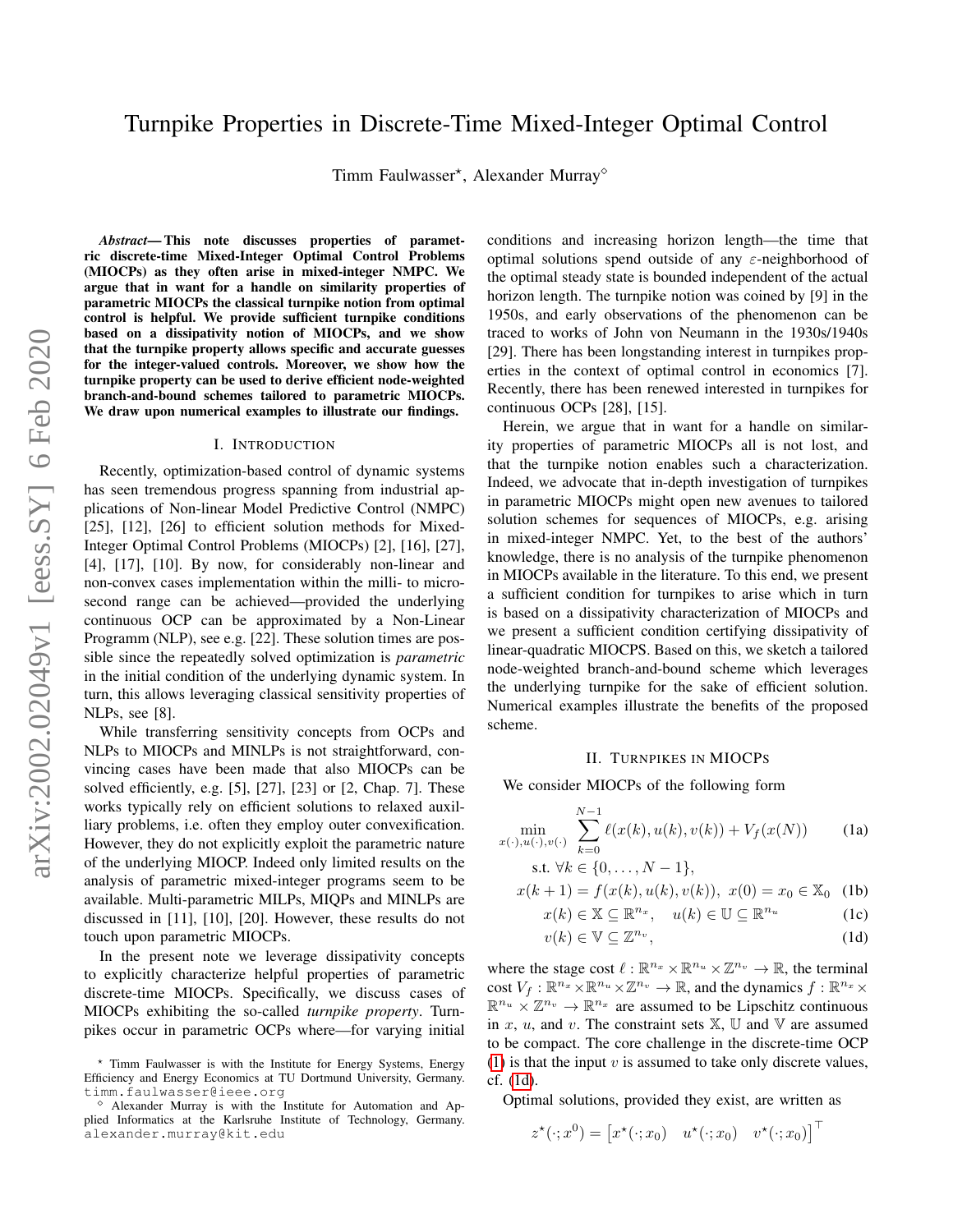<span id="page-1-1"></span>

Fig. 1: Example plot of the optimal solutions for Problem [\(3\)](#page-1-0) with  $N = 30$  and a variety of initial copnditions  $x_0$ .

denoting the optimal primal triplet. Whenever no confusion can arise, we suppress the dependence on the initial condition  $x_0$ . The stationary counterpart of [\(1\)](#page-0-0) is the MINLP

$$
\min_{\bar{x}, \bar{u}, \bar{v}} \ell(\bar{x}, \bar{u}, \bar{v}) \tag{2a}
$$

s. t.

$$
\bar{x} = f(\bar{x}, \bar{u}, \bar{v}),\tag{2b}
$$

$$
\bar{x} \in \mathbb{X} \subseteq \mathbb{R}^{n_x}, \quad \bar{u} \in \mathbb{U} \subseteq \mathbb{R}^{n_u} \tag{2c}
$$

$$
\bar{v} \in \mathbb{V} \subseteq \mathbb{Z}^{n_v}.
$$
 (2d)

Simliar to before, the optimal solution is denoted by  $\bar{z}^* =$  $\begin{bmatrix} \bar{x}^* & \bar{u}^* & \bar{v}^* \end{bmatrix}^\top$ . We are interested in studying the similarity properties of solutions to [\(1\)](#page-0-0) for varying initial conditions  $x_0 \subset \mathbb{X}_0 \subseteq \mathbb{X}$  and varying horizon lengths  $N \in \mathbb{N}$ . Put differently, we are interested in analyzing MIOCP [\(1\)](#page-0-0) as a problem parametric in  $x_0$  and  $N \in \mathbb{N}$ .

*Illustrative Example:* We consider a straight-forward modification of a simple problem presented in [14], [18] which reads

$$
\min_{x(\cdot), u(\cdot), v(\cdot)} \sum_{k=0}^{N-1} u(k)^2 + \frac{1}{2}v(k)^2
$$
\ns. t.  $\forall k \in \{0, ..., N-1\},$  (3)  
\n
$$
x(k+1) = 2x(k) + u(k) + v(k) - 1, \quad x(0) = x_0
$$

 $[x(k) u(k) v(k)]^{\top} \in [-2, 2] \times [-3, 3] \times \{-1, 0, 1\}.$ 

Figure [1](#page-1-1) shows the results for the horizon  $N = 30$  and several initial conditions  $x_0$ . Note that  $z^*(\cdot; x_0)$  is close to its optimal steady state value  $\bar{z}^* = [1 \ 0 \ 0]^\top$  for a large part of the time horizon. This similarity of optimal solutions for different initial conditions is called *turnpike phenomenon*; a definition for MIOCPs will be given below.

## *Sufficient Conditions for Turnpikes in MIOCPs*

First, we suggest a rigorous definition of the phenomenon:

*Definition 1 (Mixed-integer turnpike property):* MIOCP [\(1\)](#page-0-0) is said to have an input-state turnpike if for all  $x_0 \in \mathbb{X}_0$ and all  $N \in \mathbb{N}$ 

$$
\#\mathbb{Q}_{\varepsilon} \geq N - \frac{C}{\alpha(\varepsilon)}
$$

holds, where

<span id="page-1-8"></span>
$$
\mathbb{Q}_{\varepsilon} := \{ k \in \{0, \ldots, N-1\} \mid ||(z^*(k; x_0)) - \bar{z}|| \leq \varepsilon \}, \tag{4}
$$

 $\#\mathbb{Q}_{\varepsilon}$  is the cardinality of  $\mathbb{Q}_{\varepsilon}$ , and  $\alpha \in \mathcal{K}_{\infty}$ .<sup>1</sup>  $\Box$ The above definition is a straight-forward extension of continuous concepts  $[18]$ ,  $[15]$ .<sup>[2](#page-1-3)</sup> Its basic meaning is that the amount of time an optimal triplet  $z^*(\cdot)$  spends inside of an  $\varepsilon$ -ball centered at  $\bar{z}$  is at least  $N - \frac{C}{\alpha(\varepsilon)}$ , or alternatively, for all horizons the amount of time spent outside of the  $\varepsilon$ ball is bounded independently of N by  $\frac{C}{\alpha(\varepsilon)}$ . For the sake of brevity, we refer to  $\overline{z} = \overline{z}^*$  simply as *the turnpike*. We remark that the first part of the optimal solution approaching the turnpike is often called the *entry arc*, while the distinctive departure from the turnpike is called the *leaving arc*. Note that a leaving arc does not need to occur.

To the end of certifying turnpikes in mixed-integer problems, we recall and adapt an established dissipativity notion for OCPs to the mixed-integer setting.

<span id="page-1-5"></span>*Definition 2 (Strict dissipativity with respect to*  $\bar{z}$ ): A system  $x(k+1) = f(x(k), u(k), v(k)) \doteq f(z(k))$  is said to be *dissipative with respect to a steady-state tuple*  $\overline{z}$  ∈  $\mathbb{X} \times \mathbb{U} \times \mathbb{V}$ , if there exists a bounded function  $\lambda : \mathbb{X} \to \mathbb{R}$ such that for all  $z = \begin{bmatrix} x & u & v \end{bmatrix}^\top \in \mathbb{X} \times \mathbb{U} \times \mathbb{V}$ 

<span id="page-1-4"></span>
$$
\lambda(f(z)) - \lambda(x) \le \ell(z) - \ell(\bar{z}),\tag{5a}
$$

with  $\ell$  from [\(1\)](#page-0-0).

If, additionally, there exists  $\alpha \in \mathcal{K}_{\infty}$  such that

$$
\lambda(f(z)) - \lambda(x) \le -\alpha(||z - \bar{z}||) + \ell(z) - \ell(\bar{z}), \quad (5b)
$$

then the system is said to be *strictly dissipative with respect*  $to \bar{z} = \begin{bmatrix} \bar{x} & \bar{u} & \bar{v} \end{bmatrix}^\top$ .

Moreover, if the above dissipativity notions holds solely along optimal solutions of [\(1\)](#page-0-0) with  $x_0 \in \mathbb{X}_0$ , then MIOCP [\(1\)](#page-0-0) is said to be strictly dissipative with respect to  $\bar{z}$ .  $\square$ The following property follows directly from the above definition.

<span id="page-1-0"></span>*Lemma 1 (Optimality of*  $\overline{z}$ ): Let MIOCP[\(1\)](#page-0-0) be strictly dissipative with respect to  $\bar{z}$  in the sense of Definition [2,](#page-1-4) then  $\bar{z} = \bar{z}^*$  is the unique globally optimal solution to [\(2\)](#page-1-5).

The next assumption helps to establish existence of turnpikes.

<span id="page-1-6"></span>Assumption 1 (Exponential reachability of  $\bar{x}^*$ ): For all  $x_0 \in \mathbb{X}_0$ , there exist infinite-horizon admissible inputs  $u_{\infty}, v_{\infty}: \mathbb{N} \cap \infty \to \mathbb{U} \times \mathbb{V}$  and constants  $c \geq 0, \rho \in [0, 1)$ such that  $||x(k; x_0, u_{\infty}(\cdot), v_{\infty}(\cdot)) - \bar{x}^{\star}|| \leq c\rho^{k}$ , i.e. the optimal steady state  $\bar{x}^*$  is exponentially reachable.  $\Box$ 

<span id="page-1-9"></span><span id="page-1-2"></span> ${}^1\mathcal{K}_{\infty}$  refers to the set of continuous functions  $\mathbb{R}_0^+ \to \mathbb{R}_0^+$  which are 0 at 0, strictly monotonously increasing, and satisfy  $\lim_{s \to \infty} \alpha(s) = \infty$ .

<span id="page-1-7"></span><span id="page-1-3"></span> $2$ Indeed the setting of [18] applies to generic normed spaces, hence it includes the setting considered here.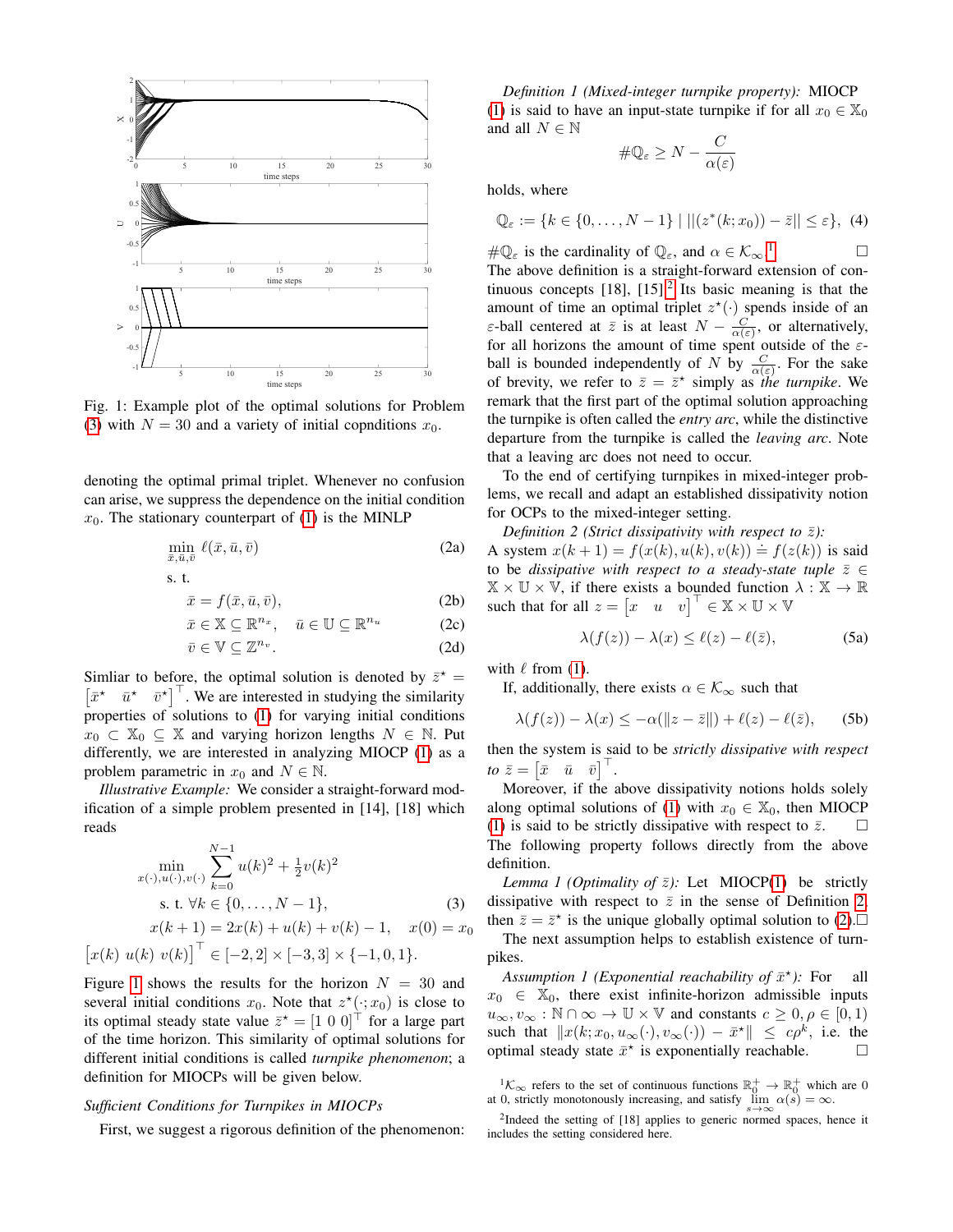*Proposition 2 (Turnpikes in MIOCPs):* Let Assumption [1](#page-1-6) hold and suppose that, for all  $x_0 \in \mathbb{X}_0$ , the MIOCP [\(1\)](#page-0-0) is strictly dissipative with respect to  $\bar{z}^*$ . Then the MIOCP [\(1\)](#page-0-0) has an input-state turnpike at  $\bar{z}^* = \bar{z}$ . The proof follows the pattern of the ones presented in [14],

[18] for continuous discrete-time OCPs and is thus omitted. It is worth noticing that the turnpike property implies the following property of optimal solutions:

*Proposition 3 (Integer controls exactly at turnpike):* For all  $x_0 \in \mathbb{X}_0$ , let MIOCP [\(1\)](#page-0-0) have an input-state turnpike at  $\bar{z}^* = \bar{z}$  in the sense of Definition [1.](#page-1-7) Then, for all  $\varepsilon \in (0,1)$ and sufficiently large  $N \in \mathbb{N}$ , the optimal integer controls  $v^*(\cdot; x_0)$  satisfy

$$
v^{\star}(k; x_0) \equiv \bar{v}^{\star} \text{ for all } k \in \mathbb{Q}_{\varepsilon}.
$$

*Proof:* Recall that  $||z^*(k; x_0) - \bar{z}^*|| \ge ||v^*(k; x_0) - \bar{v}^*||$ , and note the fact that for the integer controls  $\Vert v^*(k; x_0) \bar{v}^* \| < 1 \Leftrightarrow \|v^*(k; x_0) - \bar{v}^*\| = 0$ . Combining both and taking the definition of  $\mathbb{Q}_{\varepsilon}$  in [\(4\)](#page-1-8) into account yields the assertion.

It is fair to ask how the dissipativity property from Definition [2](#page-1-4) can be numerically verified for MIOCPs. The next result provides a sufficient condition.

*Theorem 4 (Dissipativity of linear-quadratic MIOCPs):* Consider MIOCP [\(1\)](#page-0-0) and let the dynamics and the stage cost be given by

$$
x^+ = Ax + B_1 u + B_2 v,
$$
  

$$
\ell(x, u, v) = x^{\top} Q x + \begin{bmatrix} u \\ v \end{bmatrix}^{\top} R \begin{bmatrix} u \\ v \end{bmatrix} + q^{\top} x + r^{\top} \begin{bmatrix} u \\ v \end{bmatrix},
$$

with potentially indefinite matrices  $Q$  and  $R$ . If there exists a matrix  $P \in \mathbb{R}^{n_x \times n_x}$  such that

<span id="page-2-0"></span>
$$
Q + P - A^{\top} P A \succ 0, \tag{6}
$$

then MIOCP [\(1\)](#page-0-0) is strictly dissipative, and there exists  $p \in \mathbb{R}^{n_x}$  such that  $x^{\top}Px + p^{\top}x$  is a corresponding storage function.

*Proof:* The proof combines the available storage characterization of dissipativity with recent results from [19].

The available storage is given by

$$
S_{\mathbb{V}}^{a}(x) = \sup_{z(\cdot),N} \sum_{k=0}^{N} -\alpha(||(z_{k}) - \bar{z}||) + \ell(z_{k}) + \ell(\bar{z})
$$

subject to

$$
x(k+1) = Ax(k) + [B_1 \quad B_2] \begin{bmatrix} u(k) \\ v(k) \end{bmatrix}, \ x(0) = x
$$

$$
x(k) \in \mathbb{X}, \ u(k) \in \mathbb{U}, \ v(k) \in \mathbb{V},
$$

whereby the subscript  $\cdot_{V}$  refers to the constraints on the discrete control input. Indeed the MICOP [\(1\)](#page-0-0) is dissipative on  $\mathbb{X}_0$  if  $S^a_{\mathbb{V}}(x) < \infty$  for all  $x \in \mathbb{X}_0$ , cf. [30].

Step 1: Let conv $\nabla$  be the convex hull of  $\nabla$ , which is compact if and only if  $V \subset \mathbb{Z}$  is compact. The inclusion  $\mathbb{V} \subset \text{conv } \mathbb{V}$  implies that

$$
S^a_{\mathbb{V}}(x) \le S^a_{\text{conv\, \mathbb{V}}(x),
$$

i.e. dissipativity of the continuously relaxed OCP certifies dissipativity of the MIOCP.

Step 2: For the continuously relaxed problem it has been shown in [19, Lem. 4.1] that [\(6\)](#page-2-0) is a necessary and sufficient condition for strict dissipativity with quadratic storage function on bounded subsets of  $\mathbb{R}^{n_x}$ . Combining both facts yields the assertion.

<span id="page-2-1"></span>*Remark 1 (Turnpikes and parametric MIOCPs):* The above results highlight that *turnpikes are to be understood as similarity properties of parametric MIOCPs*. We remark that the Propositions [2](#page-1-9) and [3](#page-2-1) apply to non-convex and convex MIOCPs alike.<sup>[3](#page-2-2)</sup> They also allow for linear and nonlinear dynamics. Moreover, Theorem [4](#page-2-3) addresses linearquadratic problems, which however also do not need to be convex, i.e. indefinite matrices  $Q, R$  are included. We remark that the solution  $P$  to the Lyapunov equation [\(6\)](#page-2-0) does not need to be positive definite. Moreover, notice that dissipativity of the MICOP does not depend on the specific

choices of the linear weightings q, r in the cost function.  $\Box$ We proceed to sketch how these findings can be leveraged to design efficient solution strategies for MIOCPs.

## III. BRANCH AND BOUND WITH NODE WEIGHTING

<span id="page-2-3"></span>Here we focus on an intuitive strategy for branch-andbound algorithms that allows for exploiting a-priori knowledge of a turnpike. Specifically we suggest prioritizing exploration of nodes of the decision tree which are associated with the steady state optimal integer decisions at the turnpike (which is usually in the middle of the time horizon).[4](#page-2-4)

To this end, let  $V \in \mathbb{R}^{n_v \times N}$  be a full or partial guess of the sequence of optimal integer decisions  $v^*(\cdot; x_0)$  for Problem [\(1\)](#page-0-0), and let  $V(k)$  denote its k-th column, which corresponds to the integer decisions for the  $k^{th}$  time step.

Consider the following NLP relaxation of MIOCP [\(1\)](#page-0-0)

<span id="page-2-5"></span>
$$
NLP(\mathbf{V}) = \left\{ (1) \text{ with } \begin{cases} v(k) = \mathbf{V}(k) & \text{if } \mathbf{V}(k) \in \mathbb{V} \\ v(k) \in \text{conv } \mathbb{V} & \text{else} \end{cases} \right\},\tag{7}
$$

i.e. [\(1d\)](#page-0-1) is continuously relaxed. This relaxed problem takes V as a (partial or full) guess of the integer variables  $v(0), \ldots, v(N-1)$ . The condition  $\mathbf{V}(k) \notin \mathbb{V}$  implicitly encodes the relaxation  $V(k) \in \text{conv } V$ . We write  $J^*(V)$ and  $z^*(V)$  to denote the optimal performance bound, respectively, the (partially) relaxed solution triplet obtained from solving NLP(V). Let  $d_V(V)$  denote the number of feasible integer components of V, i.e.  $d_V(V) = N \cdot n_v$  means for all  $k \in \{0, ..., N\}$   $\mathbf{V}(k) \in \mathbb{V}$ , and  $d_{\mathbb{V}}(\mathbf{V}) = 0$  implies that all integer decisions are relaxed in [\(7\)](#page-2-5).

Algorithm 1 lays out a straight-forward method for making use of  $V$  in the branch-and-bound decision tree that goes beyond warm-starting. For a decision tree consisting of

<span id="page-2-2"></span><sup>&</sup>lt;sup>3</sup>Similar to [6], [24], we say an MINLP/MICOP is convex if its continuous relaxation is convex.

<span id="page-2-4"></span><sup>4</sup> Indeed leveraging the concept of *exact turnpikes* [13], one can extend Proposition [3](#page-2-1) and show that the integer-valued controls will be exactly at the turnpike in the middle part of the horizon. Note that, without additional assumptions, in the continuous setting the solutions merely stay *close* to the turnpike but do not need to reach it *exactly*.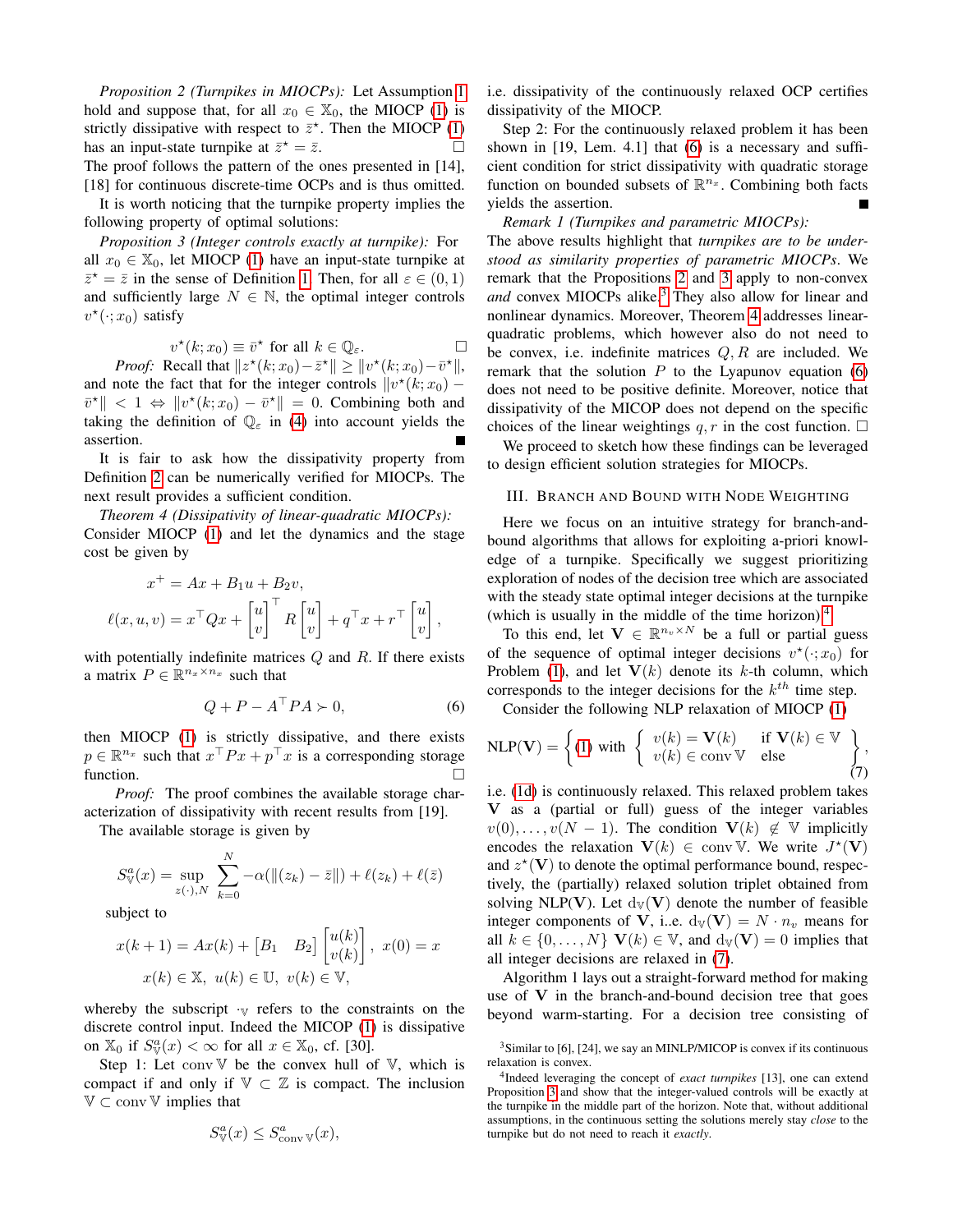**Input:** Guesses  $V_0 = \{V_{0,1}, \ldots, V_{0,M}\}\$ and corresponding weights  $W_0 = \{w_{0,1}, \ldots, w_{0,M}\}.$  Termination tolerance  $\epsilon > 0$ . Default search strategy (depth-first, breadth-first, ...) and corresponding weights W.

**Preparation:** Set  $U = \infty$ ,  $L = -\infty$ ,  $\mathcal{T} = \emptyset$ . Re-index nodes N according to weights  $W_0$ . Candidate node set  $S = \{0\}$ . While  $S \neq \emptyset$ :

<span id="page-3-1"></span>1) 
$$
\forall n \in S
$$
  

$$
\tilde{w}(n) = w(n) + \sum_{i=1}^{M} w_{0,i} (\mathrm{d}_{\mathbb{V}}(\mathbf{V}_{0,i}) - ||\mathbf{V}_{0,i} - \mathbf{V}_{n}||_{0})
$$

- <span id="page-3-3"></span>2)  $\tilde{n} = \arg \max \tilde{w}(n)$  and  $\mathcal{S} \leftarrow \mathcal{S} \setminus \{\tilde{n}\}\$ n∈S
- <span id="page-3-4"></span>3) Solve NLP( $V_{\tilde{n}}$ ) for  $J^{\star}(V_{\tilde{n}})$  and  $z^{\star}(V_{\tilde{n}})$  and  $\mathcal{T} \leftarrow$  $\mathcal{T} \cup \tilde{n}$
- <span id="page-3-5"></span>4) If  $z^*(V_{\tilde{n}})$  is feasible in MIOCP [\(1\)](#page-0-0) and  $J^*(V_{\tilde{n}}) < U$ , then  $U \leftarrow J^*(V_{\tilde{n}})$ , proceed to Step [5.](#page-3-0) If  $J^*(V_{\tilde{n}}) > U$  proceed to Step [1.](#page-3-1) Else add the child nodes of  $\tilde{n}$  to  $S$ , proceed to Step [5.](#page-3-0)
- <span id="page-3-0"></span>5)  $L \leftarrow \min_{n \in \mathcal{P}(\mathcal{S})} \{ J^*(\mathbf{V}_n) \}$ **If**  $U - L \leq \epsilon$  terminate. Else proceed to Step [1.](#page-3-1)

nodes  $N$ , let  $V_n$  denote the integer decision related to the node *n* of the branch-and-bound tree, and let  $P(S)$  denote the parent nodes for a node set  $S \subseteq \mathcal{N}$ . In Step [1](#page-3-1) of Algorithm 1, the task is to determine which node should be explored first. To this end, the given guesses  $V_0$  and their corresponding chosen weights  $W_0$  are used. The number of different elements between the guess  $V_{0,i}$  and the integer vector at node *n* of the branch-and-bound tree ,  $V_n$ , is used to compute the weight update.<sup>[5](#page-3-2)</sup> Step [2](#page-3-3) passes the node  $\tilde{n}$  with the highest weighting and keeps track of explored nodes in the branch and bound tree, which is needed for computing the lower bound in Step [5.](#page-3-0) Step [3](#page-3-4) fixes some integer variables according to the chosen node  $\tilde{n}$ , and the others take values from the convex relaxation of V, cf. [\(7\)](#page-2-5). Step [4](#page-3-5) determines whether the upper bound should be updated, and if not whether child nodes of  $n$  should be added to the list of candidate nodes. Finally, Step [5](#page-3-0) checks whether the algorithm should terminate due to the upper and lower bounds being within the given tolerance  $\epsilon$ .

It is easy to see that Algorithm 1 inherits properties of standard branch-and-bound schemes, i.e. if the relaxed NLPs in Step [3](#page-3-4) are solved to global optimality then a globally optimal solution to [\(1\)](#page-0-0) will be found, as the worst case is full enumeration [21]. Observe that as such Algorithm 1 does not require any knowledge about a turnpike property. However, the turnpike of the underlying MIOCP can and should be encoded in  $(\mathcal{V}_0, \mathcal{W}_0)$ . For example, this can be done by

formulating guesses leveraging the insight of Proposition [3.](#page-2-1) In other words, the initial guesses  $(\mathcal{V}_0, \mathcal{W}_0)$  shall comprise high priority cases where  $v(k) \equiv \bar{v}^*$  holds.

*Remark 2 (Alternative branching / weighting strategies):* We remark that one can imagine a generic branching strategy as following a specific node-weighting pattern. For example, a depth-first search weights lower nodes in the decision tree more highly, while a breadth-first search would weight the top nodes more than the bottom ones. However, in our prototpyical implementation, we observe that it is not advisable to explictly weight large swathes of the branch and bound tree nodes since computing the weighting and storing the resulting data can be computationally expensive. Rather, as illustrated in the example of the next section, just a few nodes should be weighted. The question of how many nodes to weight and how to construct weighting strategies for classes of problems that are not in the form of [\(1\)](#page-0-0) are still open problems.

## IV. NUMERICAL EXAMPLES

To test the performance of Algorithm 1 we consider parametric convex linear-quadratic MIOCPs, which result in MIQPs and for which dissipativity can be checked via Theorem [4.](#page-2-3) The solutions are obtained using a prototypcial implementation of Algorithm 1 within MATLAB R2019a relying on CasADi v3.5.0 [1] and IPOPT to solve the QP subproblems. The implemented branch-and-bound algorithm starts with a depth-first branching strategy to obtain an upper bound and then seeks to improve the lower bound as quickly as possible. All numerical experiments were run on a 2.9GHz Intel Core i5-4460S CPU with 8GB of RAM.

*Example 1:* We consider the dynamics proposed in [3]:

$$
x_1(k+1) = \begin{cases} 0.8x_1(k) + u(k), & \text{if } x_1(k) \ge 0, \\ -0.8x_1(k) + u(k), & \text{if } x_1(k) < 0, \end{cases}
$$

with  $x \leq x_1(k) \leq \overline{x}$ . This can be reformulated into a mixedinteger system of equations through the introduction of the continuous state variable  $x_2$  and the discrete input v:

$$
x_1(k+1) = 0.8x_2(k) + u(k),
$$
 (8a)

$$
2v(k)\underline{x} \le x_2(k) + x_1(k) \le 2v(k)\overline{x},\tag{8b}
$$

$$
2(v(k) - 1)\overline{x} \le x_2(k) - x_1(k) \le 2(v(k) - 1)\underline{x}, \quad \text{(8c)}
$$

$$
(1 - v(k))\underline{x} \le x_1(k) \le v(k)\overline{x},\tag{8d}
$$

<span id="page-3-7"></span><span id="page-3-6"></span>
$$
\underline{u} \le u(k) \le \overline{u},\tag{8e}
$$

$$
v(k) \in \{0, 1\}.\tag{8f}
$$

It is easy to verify that if  $v(k) = 0$  then  $x_2(k) = -x_1(k)$ and  $x_1(k) < 0$ , and if  $v(k) = 1$  then  $x_2(k) = x_1(k)$  and  $x_1(k) \geq 0$ . The considered MIOCP reads:

$$
\min_{z(\cdot)} \sum_{k=0}^{N-2} l^{\top} \begin{bmatrix} x_1(k) \\ x_1^2(k) \\ u(k) \\ u^2(k) \end{bmatrix} + l_f^{\top} \begin{bmatrix} x_1(N-1) \\ x_1^2(N-1) \\ u(N-1) \\ u^2(N-1) \end{bmatrix}
$$
 (9)  
subject to (8) and  $x_1(0) = x_0$ ,

with  $l^{\top}$ with  $l^{\top} = [-10 \quad 100 \quad 10 \quad 100]$  and  $l_f^{\top} = [-1000 \quad 100 \quad 10 \quad 100].$ and  $l_f^{\top}$  $-1000$  100 10 100.

<span id="page-3-2"></span><sup>5</sup>We remark that slight abuse of notation is caused by suppressing, for the sake of readability, the vectorization in  $\|\mathbf{V}_{0,i} - \mathbf{V}_n\|_0$  in Step [1.](#page-3-1)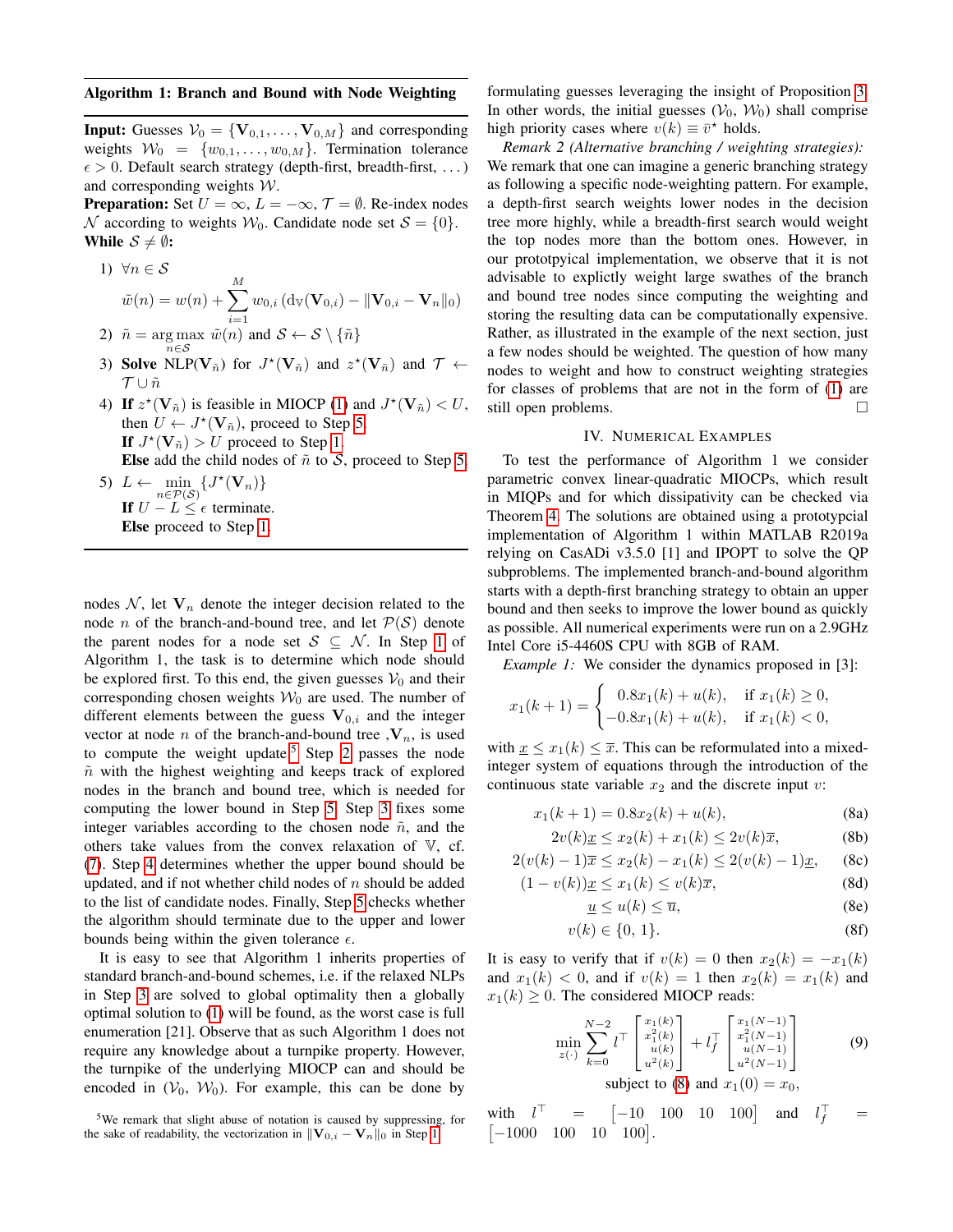<span id="page-4-1"></span>

Fig. 2: Opt. solutions for Example 1 with  $N = 20$  and  $x_0 =$ 1. Left: state trajectories  $x_1$  (dashed blue)  $x_2$  (solid red). Right: constrols  $u$  (dashed blue)  $v$  (solid red).

<span id="page-4-0"></span>TABLE I: Guesses  $V_0$  and weights  $W_0$  for Example [\(9\)](#page-3-7).

| ${\bf v}_{0,i}$            | $w_{0,i}$ | ${\bf v}_{0,i}$              | $w_{0,i}$ |
|----------------------------|-----------|------------------------------|-----------|
| $[1,1,0,\ldots,0]$         |           | $[1,1,1,0,\ldots,0]$         |           |
| $[1,1,1,0,\ldots,0,1]$     |           | $[1,1,1,0,\ldots,0,1,1]$     |           |
| $[1,1,1,0,\ldots,0,1,1,1]$ |           | $[1,1,1,0,\ldots,0,1,1,1,1]$ |           |

All results presented use  $x = -1$ ,  $\overline{x} = 1$ ,  $\overline{u} = 0.5$ , and  $\overline{u} = 0.5$ . Algorithm 1 is provided a collection of complete discrete solution guesses and weights, as shown in Table [I.](#page-4-0) Figure [2](#page-4-1) depicts the optimal solution with  $N = 20$  and  $x_0 = 1$ . Note that one can clearly spot the turnpike at  $\bar{z}^* =$  $\begin{bmatrix} -\frac{1}{9} & \frac{1}{9} & -0.2 & 0 \end{bmatrix}$ , which corresponds to solving [\(2\)](#page-1-5) for this example. Shown in Table [II](#page-4-2) are the aggregated results for each combination of  $x_1(0) = \{x, \underline{x}+0.1, \ldots, \overline{x}-0.1, \overline{x}\}\)$  for  $N \in \{10, 20\}$ . These results compare Algorithm 1 without initial guesses ("std. B&B") to Algorithm 1 leveraging the collection of solution vectors and weights from above ("node wthg"). The guesses and weights used are shown in Table [I.](#page-4-0)

A termination limit of 3000 seconds is set for each test, however, the simple standard branch-and-bound algorithm often failed to terminate within this time for many of the larger problems, which is the cause of some suboptimality. As evidenced by the results in Table [II,](#page-4-2) the proposed node weighting, which exploits the turnpike property of MIOCP [\(9\)](#page-3-7), yields solutions much more quickly.

*Example 2:* As a second example we consider

$$
\min_{z} \sum_{k=0}^{N-1} \ell(z(k))
$$
\ns. t.  $\forall k \in \{0, ..., N-1\},$   
\n
$$
x(k+1) = Ex(k) + B_1 u(k) + B_2 v(k), x(0) = x_0
$$
  
\n
$$
z(k) \in \mathbb{R}^{n_x} \times \{0, 1\}
$$
\n(10)

with  $E = \begin{bmatrix} 0 & I \\ 0 & 0 \end{bmatrix}$ m  $I \in \mathbb{R}^{n_x - 1 \times n_x - 1}$  is the identity matrix,  $\ell(z) = 10u + v(k) + 100u^2 + 100x^{\top}x$ , and  $B_1 =$ 

<span id="page-4-2"></span>TABLE II: Results for Example 1 for 21 samples of  $x_0$ .

| $T = 20$           | std. B&B | node wght |
|--------------------|----------|-----------|
| avg. # nodes       | 1125.15  | 925.24    |
| median # nodes     | 1126     | 890       |
| avg. runtime (s)   | 3000     | 466.01    |
| median runtime     | 3000     | 274.83    |
| best # nodes       | 1111     | 508       |
| best runtime (s)   | 3000.12  | 90.63     |
| avg. subopt.       | 423      | 0         |
|                    |          |           |
| $T=10$             | std. B&B | node wght |
| avg. # nodes       | 503.43   | 147.71    |
| median # nodes     | 515      | 102       |
| avg. runtime $(s)$ | 739.87   | 149.95    |
| median runtime     | 357.19   | 7.01      |
| best # nodes       | 135      | 34        |
| best runtime (s)   | 15.85    | 2.08      |

 $\begin{bmatrix} 0 & 0 & \dots & 0 & 1 \end{bmatrix}^T$ ,  $B_2 = \begin{bmatrix} 1 & 1 & \dots & 1 & 1 \end{bmatrix}^T$ . The turnpike is at  $\bar{z}^* = 0$ .

Shown in Figure [3](#page-5-0) is an example of the optimal solutions for  $N = 20$  and three state variables  $n_x = 3$ . Observe that while Problem [\(9\)](#page-3-7) exhibits a so-called leaving arc—i.e. the optimal solutions depart from the turnpike towards the end of the horizon—this is not the case in Problem [\(10\)](#page-4-3).

The intial guesses  $V_0$  are constructed as partial guesses of the integer controls corresponding to  $\overline{v}^*$  for  $k \geq \hat{k}$ with  $k = \{2, \ldots, 6\}$ . Each time Algorithm 1 is called only one of the guesses is passed ( $\#\mathcal{V}_0 = 1$ ), its weight is set to  $w_{0,1} = 4 \cdot \max_{w \in \mathcal{W}} w$ . Shown in Table [III](#page-5-1) are the aggregated results for each combination of  $x_0 =$  $[-0.9 \quad -0.8 \quad \dots \quad 0.8 \quad 0.9]^\top + r$  for  $N = 10, 20$  and 40, where  $r$  is a uniformly distributed random vector whose entries range between −0.1 and 0.1. Overall we consider 19 different samples of  $x_0$ . Moreover, we consider the dimension of the state to be  $n_x = 30$ . As in Example [\(9\)](#page-3-7), "node wght" denotes the results from Algorithm 1 using this weighting, while "std. B&B" does not use any initial guesses. The results seen in Table [III](#page-5-1) illustrate the dramatic benefit even a simply node weighting strategy can give. It can be seen that the standard branch-and-bound method is an order of magnitude slower in the smallest case, and this gap only increases as the length of the turnpike increases. Note that all algorithms converge to the optimal solution. Part of the reason for the quick convergence is that rearranging nodes in the setup of Algorithm 1 results in a decision tree with some infeasible or integer-feasible solutions at the first nodes that are explored. This prunes many of the subsequent nodes and greatly reduces the search space.

### V. CONCLUSIONS AND OUTLOOK

<span id="page-4-3"></span>This note has taken first steps towards a turnpike theory for mixed-integer OCPs, thus paving the road for a better understanding of properties of parametric MIOCPs. Specifically, we have provided sufficient turnpike conditions based on a dissipativity notion of MIOCPs. We have also shown